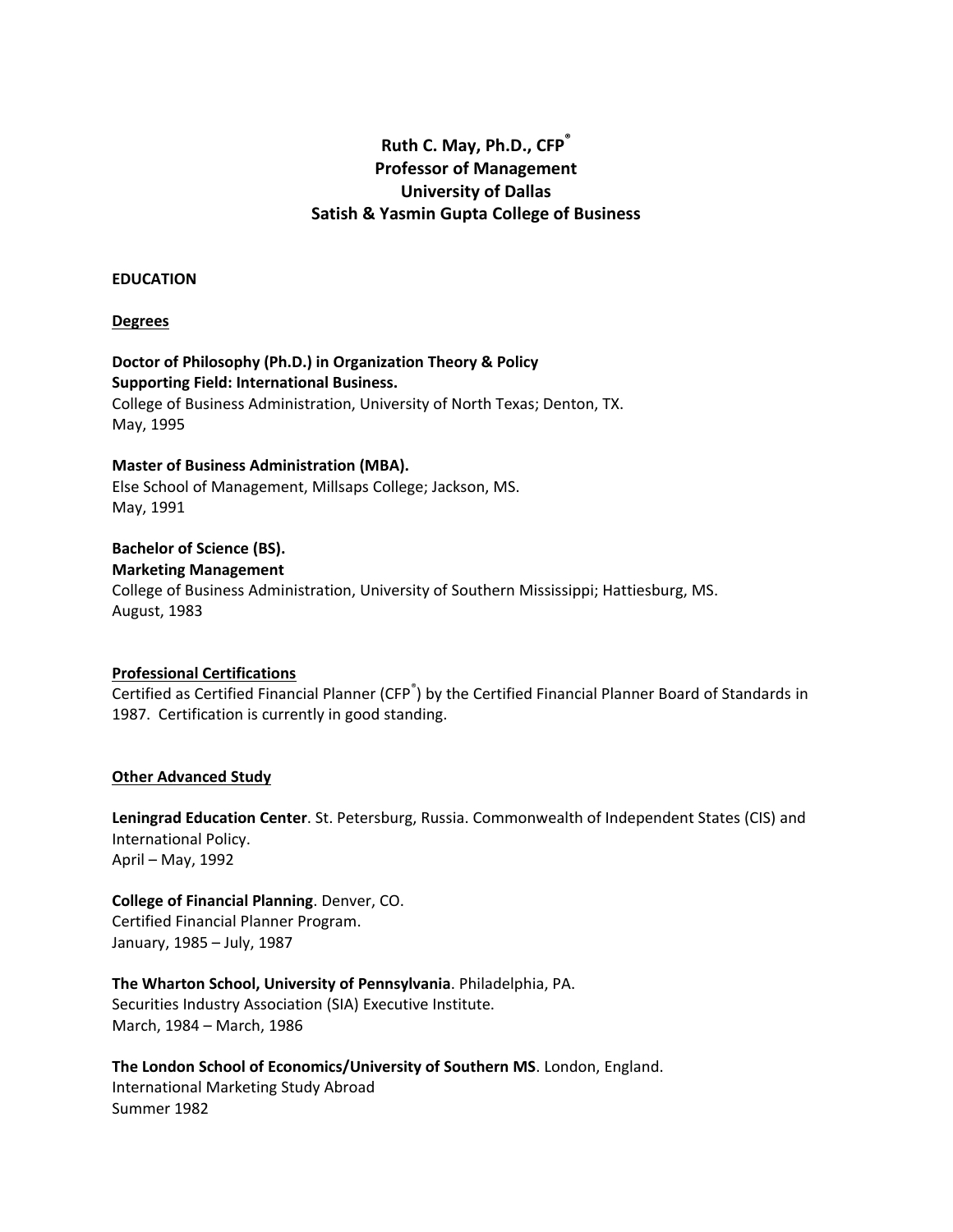# **ACADEMIC APPOINTMENTS**

# **Administration**

**Associate Dean of Faculty Affairs,** 11/2012 to 05/2014 **University of Dallas**, Gupta College of Business, Irving TX.

# **Teaching**

**Professor**, 8/98 to present **University of Dallas**, Gupta College of Business, Irving, TX.

**Visiting Assistant Professor**, 8/95 to 7/98 **Texas Woman's University**, Department of Business and Economics, Denton, TX.

**Doctoral Candidate Teaching Fellow**, 8/91 to 12/93 **University of North Texas**, College of Business Administration, Denton, TX.

# **HONORS**

Recipient, University of Dallas, King Fellow for 2016, 2/16

Keynote Speaker for the Russian/CIS Management Research Caucus at the Academy of Management Annual Meeting, Philadelphia, PA, 8/14

Article with Stewart & Kalia on Environmental Scanning in US & India among top 20 downloads at *Entrepreneurship Theory & Practice* in 2008. Article accessed 509 times as of 2011.

Best Papers Proceedings, Academy of Management, 8/07

Invited participant, Academy of Management Learning & Education Journal Workshop, 8/07

Recipient, Ecollege.com, Excellence in Online Teaching (national award among 200+ universities), 3/06

Recipient, University of Dallas, College of Business, Internet-based MBA Teaching & Service Award, 12/05

Best Paper Proceedings, Academy of Management, 8/05

Invited presentation, Gorbachev Foundation of North America, 4/03

Recipient, University of Dallas, Graduate School of Management, Faculty Achievement Award for Curricular Innovation, 2/02

Recipient, Who's Who Among America's Teachers, 5/98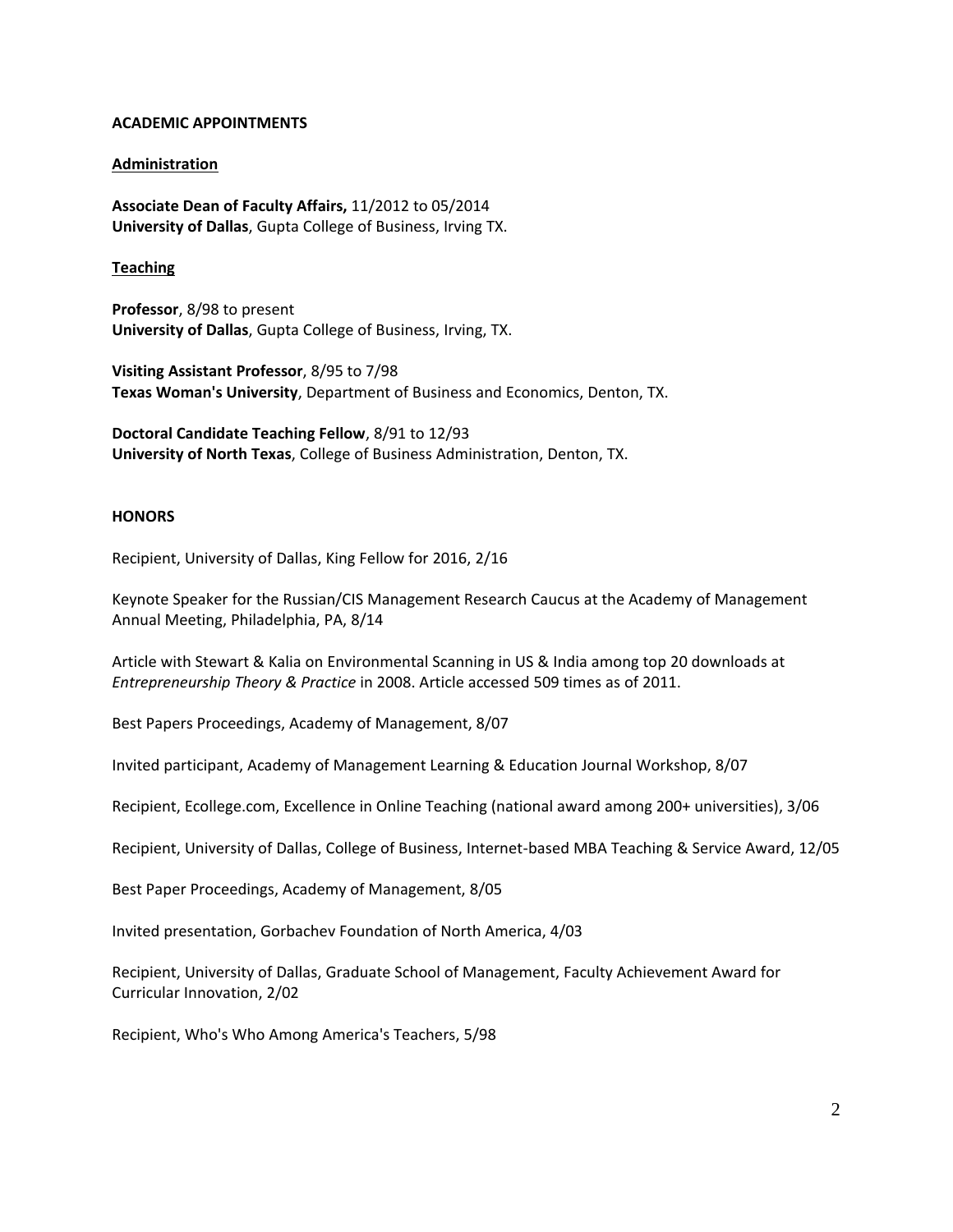Recipient, Service Award from President of Southern Management Association, 11/96

# **TEACHING**

# **Courses taught at the University of Dallas:**

### MANA 8320 – Global Strategy

Core course provides an overview of the evolving nature of the technological, economic, political/legal, cultural and financial dimensions of the global business environment with special focus on international trade and foreign direct investment. An experiential simulation is used to develop students' skills in coordinating the strategy and operations of a multi-national enterprise in a high velocity, global environment. Developed the online version of this course and taught from Fall semester 2009 through Fall 2011. Have taught on ground sections since Fall 2012.

# BUAD 8310 – Business & Society

Core course examines the social, political, legal and regulatory dimensions of conducting business today. Special emphasis is placed on corporate social responsibility and personal ethics in decision making as well as operating policies for organizations which encourage service to multiple stakeholders in an environment focused on long-term organizational sustainability. Developed the hybrid (1/2 online, 1/2 face to face) version of this course in Fall semester 2011.

# BUS 3310 – Fundamentals of Managerial Finance

The foundational principles for managing the financial function within an organization. Students learn how to value uncertain cash flows, develop an understanding of risk, the relationship between risk and return, and the relationship between accounting and finance. Fall 2014.

### BUAD 6360 – Global Business

Assessment of global business environment and foreign market entry strategies are explored with emphasis on foreign direct investment (FDI) and international trade. Special emphasis on increasing globalization driven by advances in technology and implications for students' careers and companies they work for. Taught this course in online format from 2000 to 2009, 84 class sections.

ECON 7310 – International Trade & Development – includes four-day trip to Washington, D.C. Covers international trade theories and realities of the global monetary system with emphasis on challenges brought by the increasing disparity between major trading nations and developing countries. Offered first in Spring 2004 as new intensive 3-week online course with long weekend trip to Washington D.C. which includes sessions at the World Bank, International Monetary Fund (IMF), and the U.S. Secretary of Trade. Repeated course in 2005, 2009 and 2014.

# FINA 6352 – Securities Analysis

Basic principles of investment analysis introduced to students in an interactive learning format. Students manage simulated stock portfolios via Internet technology using information from major U.S. and global stock exchanges. Taught this course in online format from 2001 to 2009, 39 class sections.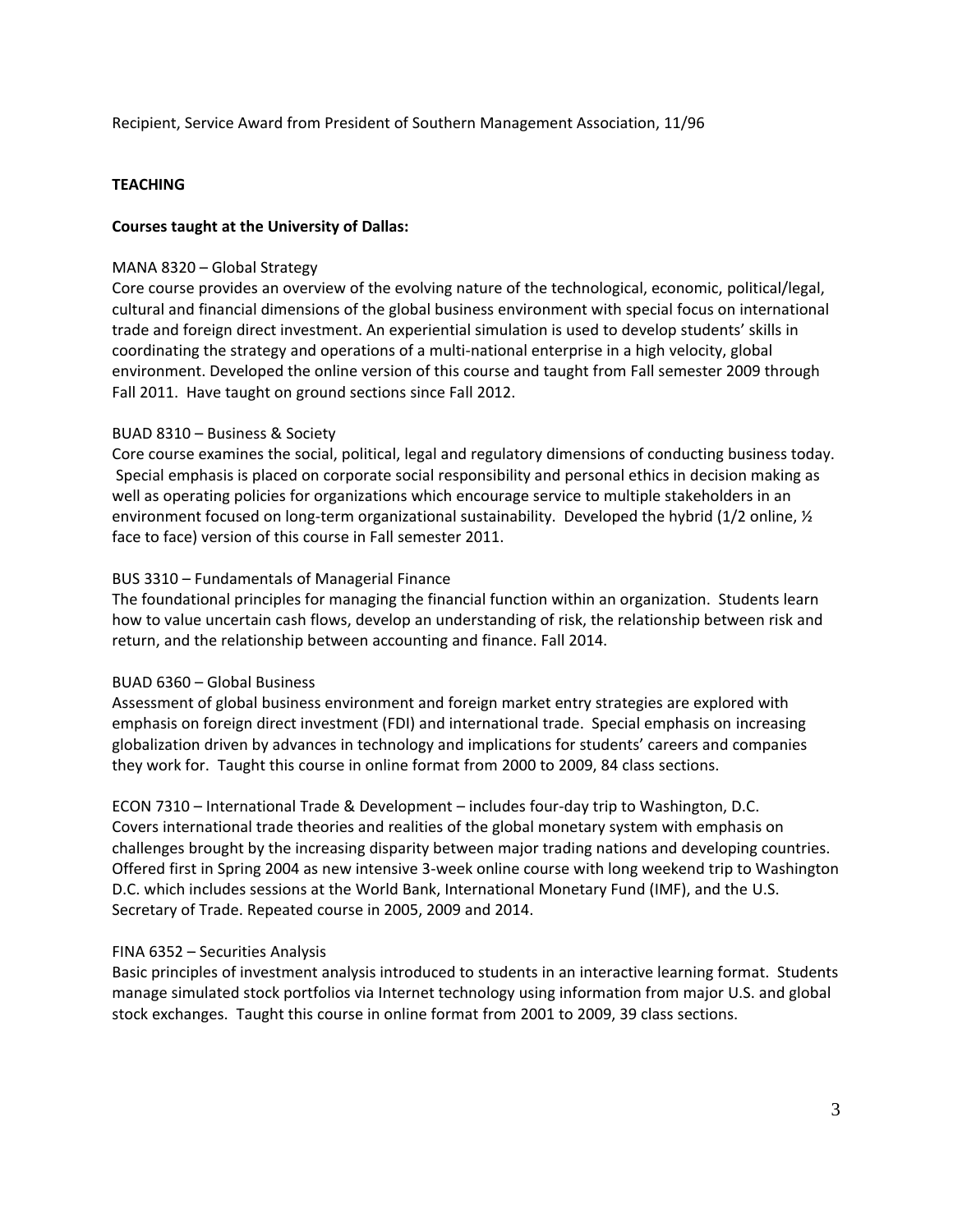# MGMT 6363 - Inter-Cultural Management

Dimensions of culture and their impact on international business operations. Included research partnership with Lockheed Martin in preparing expatriate employees for foreign assignments. Students conducted research and prepared written expatriate guides for Lockheed Martin employees in various countries. Findings delivered to top management of Lockheed Martin via formal student presentations at end of trimester. Taught this course from 1998 to 2000.

FINA 7350 – Options and Futures Trading – includes four-day trip to financial Markets in Chicago. Students participate in classes at the Options Institute at the Chicago Board Options Exchange (CBOE) and the Chicago Mercantile Exchange (CME). Class includes mock trading sessions on the floor of the CBOE where student teams are paired with real traders. Also includes electronic trading class at the CME on their exchange's online trading system (GLOBEX). Students have pre-trip and post-trip assignments online and a three-week internet-based trading simulation which they must complete after the trip to Chicago. Offered this course each Fall Semester from 2004 to 2008.

# BUAD 8302 – International Management Study Tour - Luxembourg

Led student tour to Luxembourg during April 1999 Intermester. Visited European and U.S. companies based in Luxembourg as well as offices of the European Union.

# BUAD 8302 – International Management Study Tour – European Union (EU)

Led student tour to European Union with Dr. Maura Sheehan during December 2003 Intermester. Visited German Bundestag, member Guenter Nooke - Berlin; EU Commission & EU Parliament in Brussels; World Trade Organization (WTO) – Geneva; European Central Bank – Frankfurt, all visits focusing on opportunities and challenges associated with EU integration process.

# BUAD 8302 – International Management Study Tour – Russia

Led student tour to Russia with Dr. Dale Fodness during August 2005 Intermester. Visited the American Chamber of Commerce in Moscow, McDonald's Russia and Boeing. In St. Petersburg visited the oldest porcelain manufacturing plant in Russia and the beer factory founded by Catherine the Great. Also spent time at the summer palace of Peter the Great and the winter palace/Hermitage Museum in St. Petersburg. The theme of the trip was Russia's transition to a market-based economy.

# BUAD 8302 – International Management Study Tour - Ireland

Led student tours to Ireland with Dr. Maura Sheehan during April 2003 & 2007 Intermesters, and April 2011 with Dr. Sri Beldona. Visited micro enterprises, high tech firms and European Union offices in order to focus on Ireland's emergence as a leading global economy in 2003 & 2007, and as a center of global crisis in 2011.

BUAD 8302 – International Management Study Tour – Budapest and Prague

Partnered on study tour to Budapest and Prague during April 2008 Intermester for comparative analysis of two transitioning economies in Eastern Europe (now members of EU). Visited the Offices of the European Union, Central European University and Open Society (Radio Free Europe) Archives in Budapest. Then shifted to Prague for visits to Dewalt Tools – Eastern European Headquarters, Scoda Automotive, and Ruckl Crystal.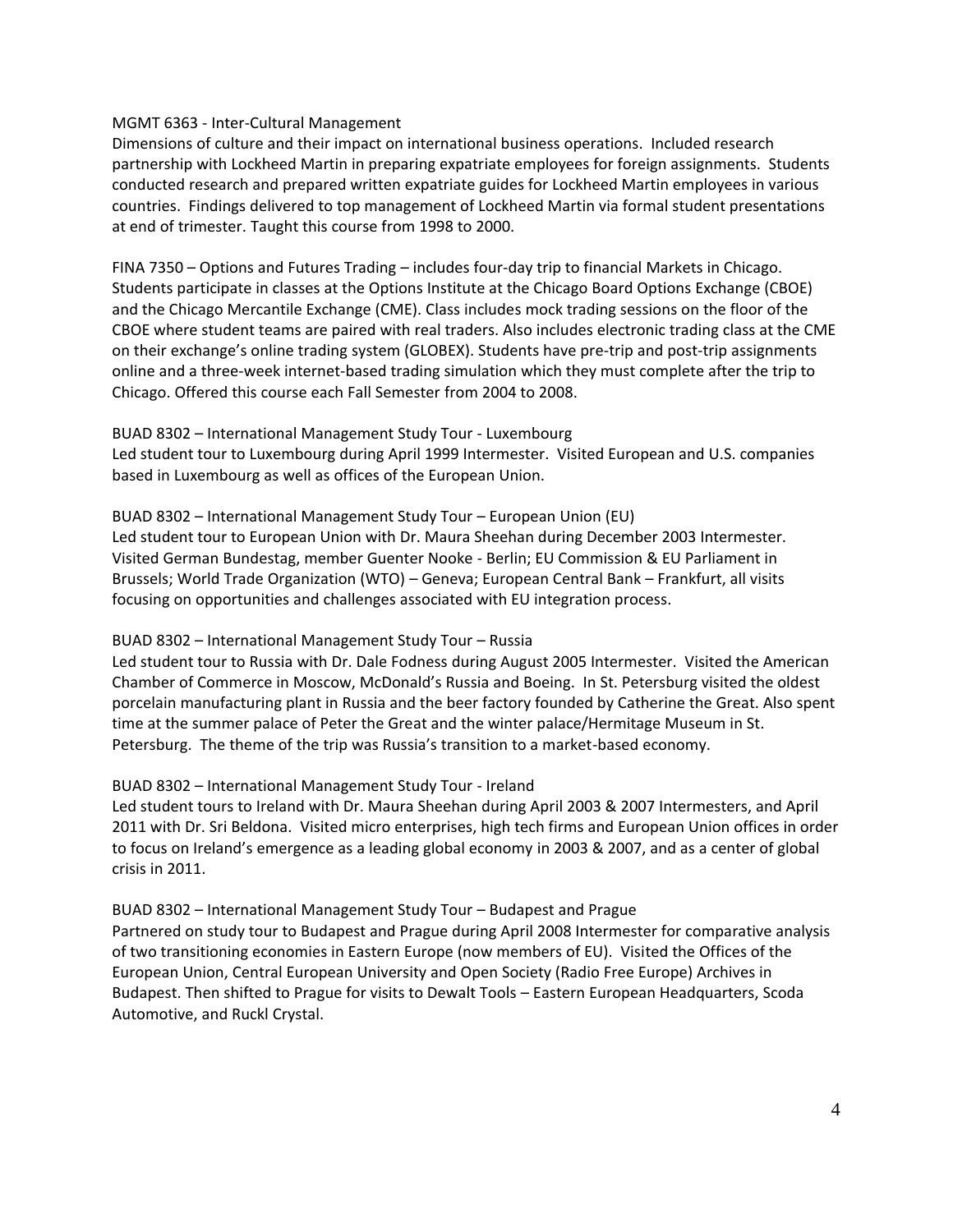### **Courses taught at Texas Woman's University:**

Undergraduate: BUS 3053 - Principles of Finance BUS 3113 - Principles of Marketing BUS 3133 - Principles of Investments BUS 3183 - International Business BUS 4114 - Marketing Research BUS 4253 - Financial Planning Graduate: BUS 5133 - Marketing Management BUS 5523 - Management and Organizational Behavior BUS 5903- International Management

# **Courses taught at University of North Texas:**

Undergraduate: MGMT 3820 - Principles of Management BUSI 4660 - International Business

### **SCHOLARSHIP**

### **Publications**

Dissertation:

An Empirical Investigation of the Interaction Effects of Leader-Member Locus of Control on Participation in Strategic Decision Making, University of North Texas, May, 1995.

# Books:

May, Ruth C. Bridging Diversity Barriers. Published by the American Institute of Certified Public Accountants (AICPA). 1999.

Peer-Reviewed Journal Articles & Book Chapters:

May, Ruth C., Rayter, G. R. and Ledgerwood, Donna. E. "Institutional Erosion and its Effects on Russia's Corporate Leadership", Journal of Leadership and Organizational Studies. 2016, 23(2): 191-207. Applied.

Stewart, Wayne H., May, Ruth C. and Ledgerwood, Donna E. "Do You Know What I Know? Intent to Share Knowledge in the U.S. and Ukraine", Management International Review. 2015, 55(6): 737-773. Basic.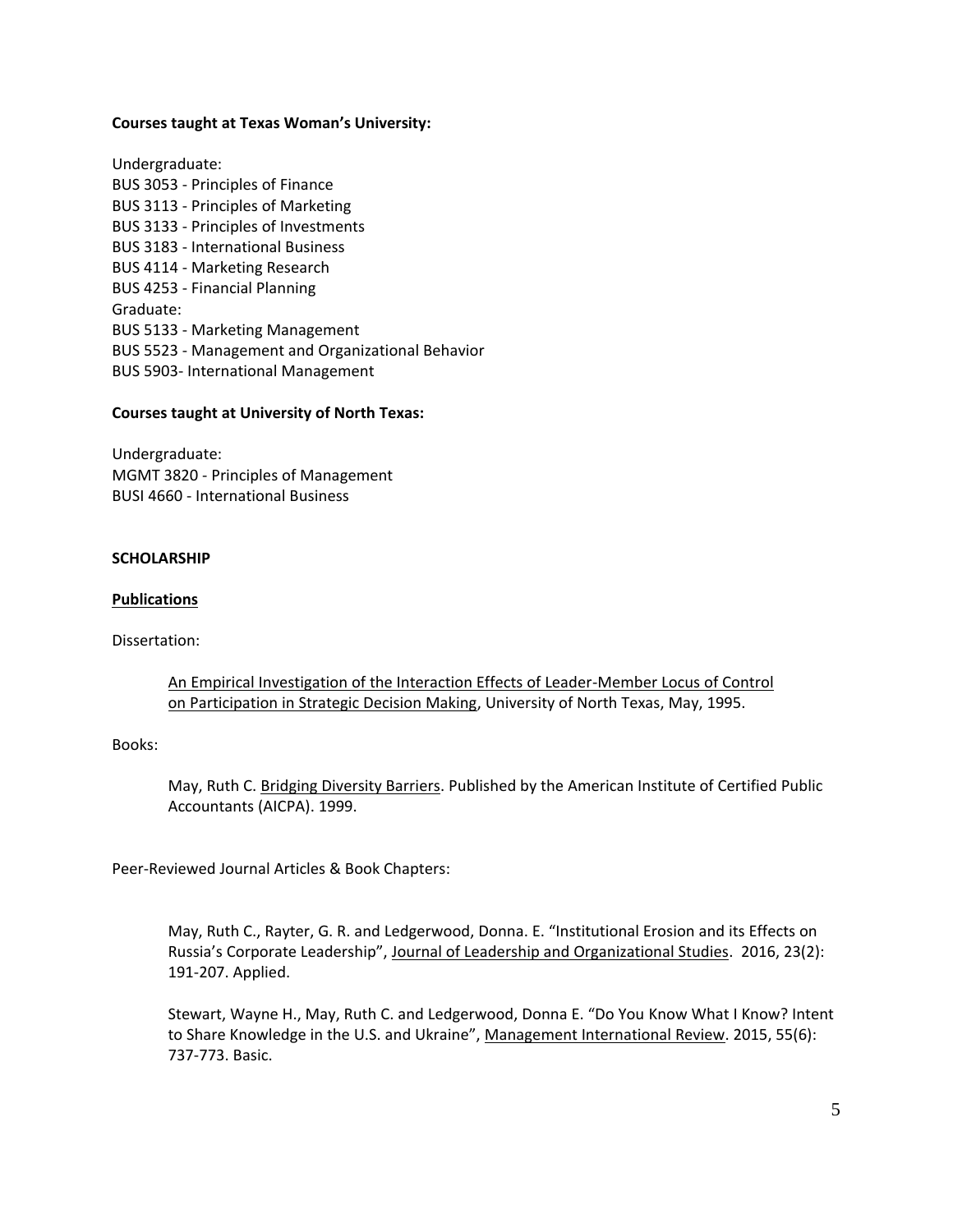May, Ruth C. "Who Are You Really? Exploring Cultural Identity from the Inside Out" in V. Taras and M. Gonzalez-Perez (Eds.) Experiential Learning in International Business and International Management. London, UK: Palgrave Publishing. 2015. Pedagogical.

May, Ruth C. and Stewart, Wayne H. "Building Theory with BRICs: Russia's Contribution to Knowledge Sharing Theory." Critical Perspectives in International Business. 2013, 9(1/2): 147-172. Basic.

Ledgerwood, Donna and May, Ruth C. "I Know It When I See It: Innovative Teaching Techniques for the International Management Classroom", Western Journal of Human Resource Management, 2013, Summer Issue, 43-54. Pedagogical.

May, Ruth C., Stewart, Wayne H., Puffer, Sheila M, McCarthy, Daniel J., and Ledgerwood, Donna E. "Predictors of Individual Knowledge Acquisition Commitment in a Post-Soviet Setting", Management International Review. 2011, 51(5): 697-728. Basic.

Stewart, Wayne H. and May, Ruth C. "A Profile of Resistance to Change: Individual Differences in Post-Soviet Organizations", Journal of International Management Studies. 2011, 11(1): 63-74. Applied.

Beldona, S, Bell, G. and May, Ruth C. "Leveraging the IB Learning Experience with Web Conference Tools", Journal of International Management Studies. 2011, 11(1): 134-144. Pedagogical.

May, Ruth C., Cox, Vanessa, Kroder, Stan L., Franklin, Geralyn M. "Measuring the Environmental Impact of Online Learning: Where do we start?" Ubiquitous Learning: An International Journal. 2010, 2(2): 65-76. Pedagogical.

Stewart, Wayne H., May, Ruth C., McCarthy, Daniel J., and Puffer, Sheila M. "A Test of the Measurement Invariance of Oreg's Resistance to Change Scale in Russia and Ukraine", Journal of Applied Behavioral Science. 2009, 45(4): 468-489. Basic.

Stewart, Wayne H., May, Ruth C., McCarthy, Daniel J., and Puffer, Sheila M. "Practicing Caution in Cross-National Measurement Validation: A Response to Oreg's Commentary", Journal of Applied Behavioral Science. 2009, 45(4): 494-497. Basic.

Ralston, D., Ledgerwood, D. May, R., et al. "Ethical Preferences for Influencing Superiors: A 41 Society Study", Journal of International Business Studies. 2009, 40(6); 1022-1045. Basic.

Puffer, Sheila M, McCarthy, Daniel J., May, Ruth C., Ledgerwood, Donna E., and Stewart, Wayne H. "Overcoming Resistance to Change in Russian Organizations: The Legacy of Transactional Leadership." Organizational Dynamics. 2008, 37(3): 221-235. Applied.

Stewart, Wayne H., May, Ruth C. and Kalia, Arvind. "Environmental Perceptions and Scanning in the U.S. and India: Convergence in Entrepreneurial Information Seeking?" Entrepreneurship Theory & Practice. 2008, 32(1): 83-106. Special issue on Entrepreneurship in Emerging Economies. Basic.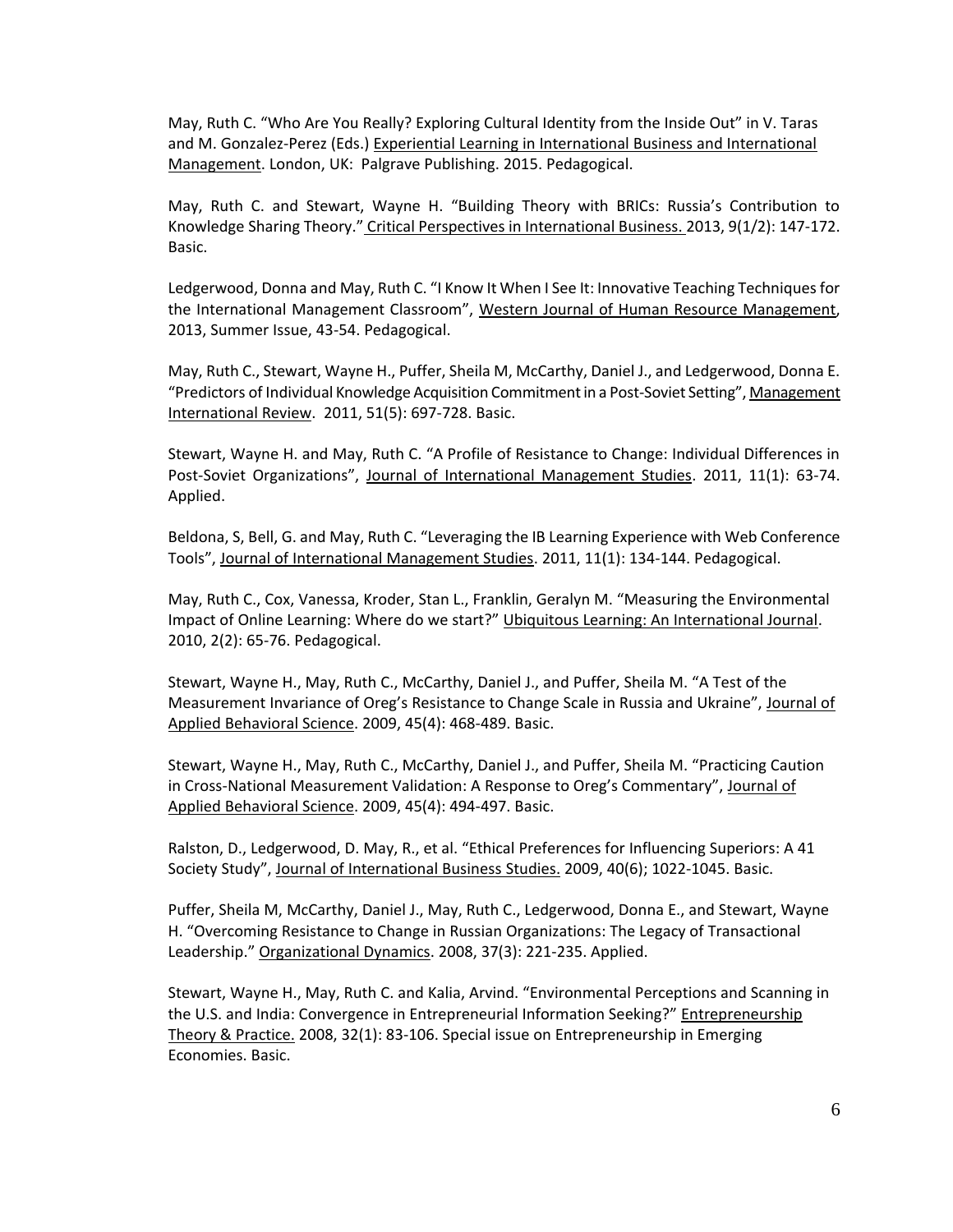May, Ruth C. and Ledgerwood, Donna E. "One Step Forward, Two Steps Back: Negative Consequences of National Policy on Human Resource Management Practices in Russia" in T. Lidokhover (Ed.) Human Resource Management in Russia. London, UK: Ashgate Publishing. 2007. Applied.

May, Ruth C., Puffer, Sheila M. & McCarthy, Daniel J. "Transferring Management Knowledge to Russia: A Culturally Based Approach". Academy of Management Executive. 2005, 19(2): 24-35. Special issue on Management Knowledge Transfer. Applied.

May, Ruth C. "A Strategic Approach to Improving Corporate Governance: Evidence from Russia" in D. McCarthy, S. Puffer & S. Shekshnia (Eds.) Corporate Governance in Russia. Cheltenham, UK: Edward Elgar Publishers: 2004. Applied.

May, Ruth C, Stewart, Wayne H., and Sweo, Robert. "Environmental Scanning in a Transitional Economy: Empirical Evidence from Russia". Academy of Management Journal. 2000, 43(3): 403- 427. Special issue on Emerging Economies. Basic.

May, Ruth C., Bormann-Young, Carol J., and Ledgerwood, Donna E. "Lessons from Russian Human Resource Management Experience." European Management Journal. 1998, 16(4): 447- 459. Applied.

May, Ruth C., and Stewart, Wayne H. "On the Inside Looking Out: Russian Bank Executives' Perceptions of Strategic Threats and Opportunities in a Transitional Environment." Journal of Emerging Markets. 1998, 3(2): 5-25. Applied.

Stewart, Wayne H., and May, Ruth C. "The State of Entrepreneurship in Russia: Obstacles to New Venture Creation." International Journal of Entrepreneurship. 1998, 1(1): 51-66. Applied.

Stewart, Wayne H., Ledgerwood, Donna E. and May, Ruth C. "Educating Business Schools About Safety and Health is No Accident." Journal of Business Ethics. 1996, 15(4): 919-926. Pedagogical.

May, Ruth C. and Bormann, Carol J. "Managerial Practices in the Former Soviet Union." Multinational Business Review. 1993, 1(2): 66-73. Applied.

#### **Peer-Reviewed Conference Proceedings, Cases, Book Reviews**

May, Ruth C., Cox, Vanessa, Kroder, Stan L., Franklin, Geralyn M. "Following the Paper Trail: Measuring the Economic and Environmental Impact of Digital Content Delivery", International Conference on Engineering Education, Instructional Technology, Assessment and E-learning (EIAE) Conference Proceedings, December, 2009. Pedagogical.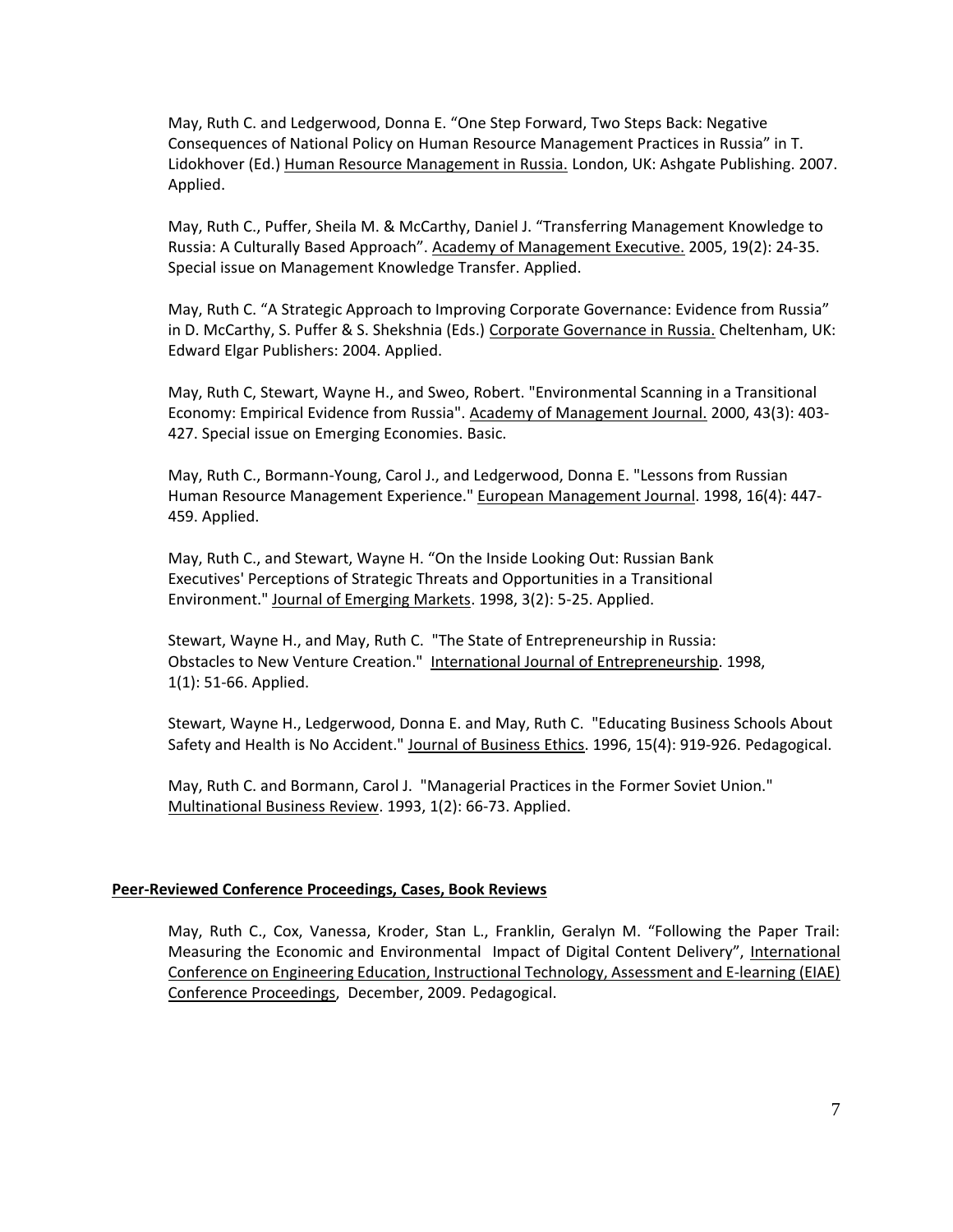May, Ruth C., Stewart, Wayne H., McCarthy, Daniel J., Puffer, Sheila M. and Ledgerwood, Donna E. "A Test of the Cross-Cultural Equivalency of the Resistance to Change Scale in Russia and Ukraine." Accepted in the International Management Division of the Academy of Management for presentation and for publication in the *Best Paper Proceedings*, Academy of Management, August, 2007. Basic.

Ralston, D. et al. "How Do You Climb the Corporate Ladder? A Multi-regional Analysis of the Ethical Preferences for Influencing Superiors". Accepted in the International Management Division of the Academy of Management for presentation and publication in the *Best Paper Proceedings*, Academy of Management, August 2005. Basic.

May, Ruth C., Stewart, Wayne H., and Ledgerwood, Donna E. "Changing Work Values in the Context of Economic Transition: A Typology and Test of Russian Organizations." Southwest Academy of International Business Proceedings. March, 2000. Basic.

May, Ruth C., Stewart, Wayne H., and Ledgerwood, Donna E. "Job Involvement in Russia: The Validation of an Individualistic Instrument in a Collectivist Culture." Southwest Academy of International Business Proceedings. March, 1998. Basic.

May, Ruth C., and Stewart, Wayne H. "On the Inside Looking Out: An Environment in Transition from the Perspective of Russian Bank Executives." Southern Management Association Proceedings. November, 1996. Applied.

Ledgerwood, Donna E. and May, Ruth C. "Reforming Russia's Workplace: The Ultimate Challenge for Maywood." In G. Stevens (Ed.) Cases and Exercises in Human Resources Management. New York: Irwin, Inc., 1996. Pedagogical.

May, Ruth C. and Rayter, Gregory. "Organizational Change in Russia: The Role of the Internal Change Agent." The Best in Management Worldwide: Linking Management Scholarship, proceedings of the International Federation of Scholarly Association of Management's (IFSAM) Second World Conference. August, 1994. Applied.

May, Ruth C. Review of The Russian Management Revolution: Preparing Managers for the Market Economy. By Sheila M. Puffer. Academy of Management Executive. February, 1994. Applied.

May, Ruth and Bormann, Carol. "Soviet Management Perspective and Planning. Association For Global Business Proceedings. November, 1992. Applied.

### **Peer-Reviewed Conference Presentations**

Stewart, Wayne H., May, Ruth C. and Ledgerwood, Donna E. "Cross-Cultural Differences in Knowledge Sharing Intentions", presented at annual meeting of the Academy of Management, August 2014, Philadelphia, PA. Basic.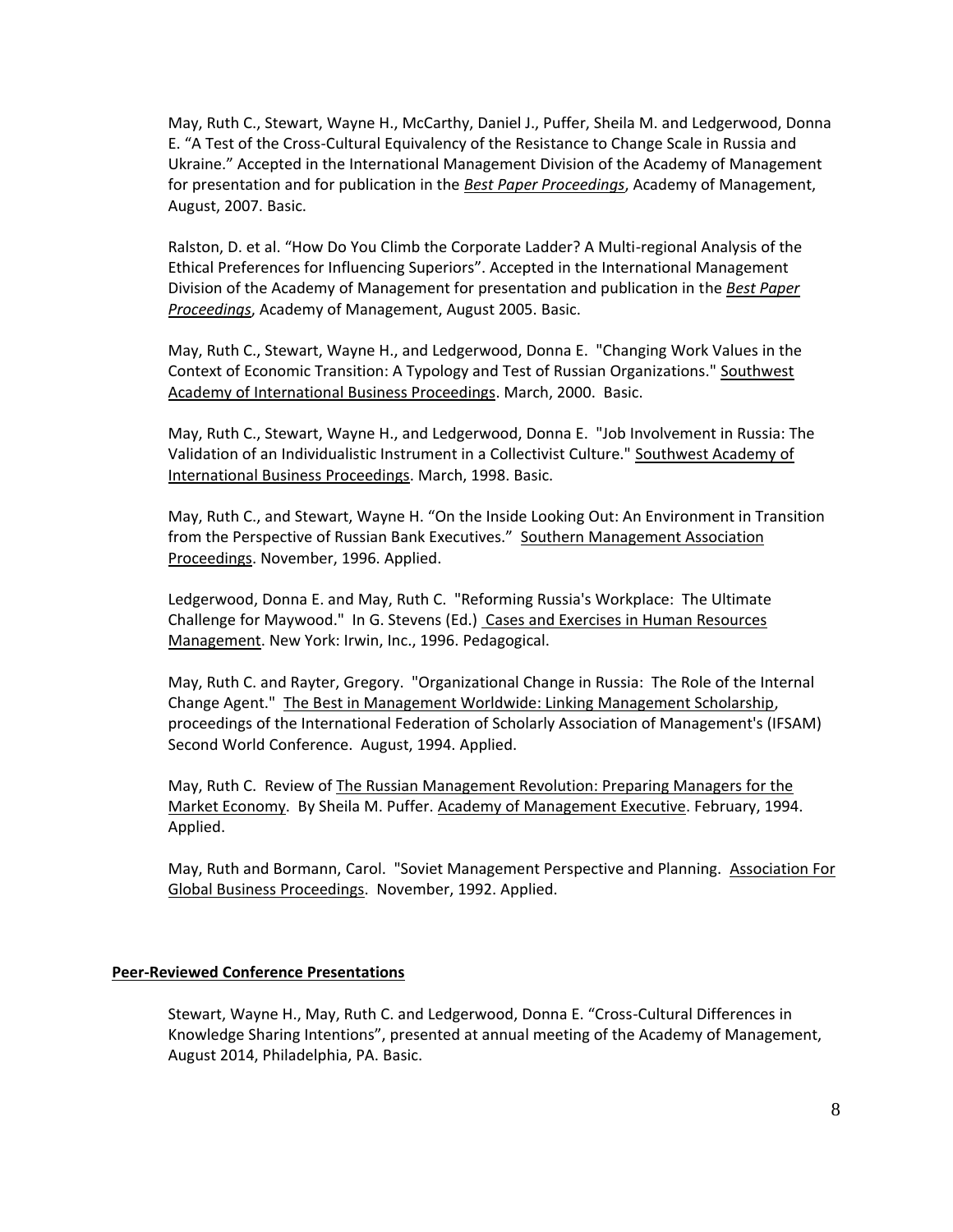Stewart, Wayne H. and May, Ruth C. "A Test of Knowledge Sharing Hostility in the U.S. and Ukraine", presented at the Western Business & Management International Research Conference, October 2012, Paris, France. Basic.

May, Ruth C and Ledgerwood, Donna E. "International Teaching Techniques for the International Management Classroom", presented at the Western Business & Management International Research Conference, October 2012, Paris, France. Pedagogical.

May, Ruth C. and Stewart, Wayne H. "Knowledge Creation in Turbulent Environments: Culturally-Embedded Barriers to Knowledge Sharing in the Post-Soviet Region", presented at the Global Business Conference of the Innovation Institute, University of Zagreb, September 2011, Sibenik, Croatia. Applied.

Beldona, S., Bell, G., and May, Ruth C. "Using Web Conferencing Tools for Virtual Teams: Empirical Evidence", presented at annual meeting of International Association of Business & Economics (IABE), June 2011, Barcelona, Spain. Pedagogical.

Stewart, Wayne H. and May, Ruth C. "A Profile of Resistance to Change: Individual Differences in Post-Soviet Organizations", presented at annual meeting of International Association of Business & Economics (IABE), June 2011, Barcelona, Spain. Applied.

May, Ruth C., Stewart, Wayne H., Puffer, Sheila M, McCarthy, Daniel J., and Ledgerwood, Donna E. "Predictors of Individual Knowledge Acquisition Commitment: Does Institutional Context Matter?" Academy of Management, August 2010, Montreal, Canada. Basic.

May, Ruth C., Cox, Vanessa, Kroder, Stan L., Franklin, Geralyn M. "Measuring the Environmental Impact of Online Learning: Where do we start?" presented at the second International Ubiquitous Learning Conference, Northeastern University, December, 2009, Boston, MA. Pedagogical.

May, Ruth C., Cox, Vanessa, Kroder, Stan L., Franklin, Geralyn M. "Following the Paper Trail: Measuring the Economic and Environmental Impact of Digital Content Delivery", submitted to International Conference on Engineering Education, Instructional Technology, Assessment and Elearning (EIAE), December, 2009. Pedagogical.

Beldona, S. & May, Ruth C. "Leveraging the IB Learning Experience with Web Conferencing Tools: A Must for Virtual Teams", presented in Special Track on IB Pedagogy, Academy of International Business annual meeting, June 2009, San Diego, CA. Pedagogical.

Puffer, Sheila M, McCarthy, Daniel J., May, Ruth C., Ledgerwood, Donna E., and Stewart, Wayne H. "Overcoming Resistance to Change in Russian Organizations: The Legacy of Transactional Leadership." Paper presented at the Corporate Russia on the Rise Conference, sponsored by Moscow State University and the European School of Management and Technology, June 2008, Berlin, Germany. Applied.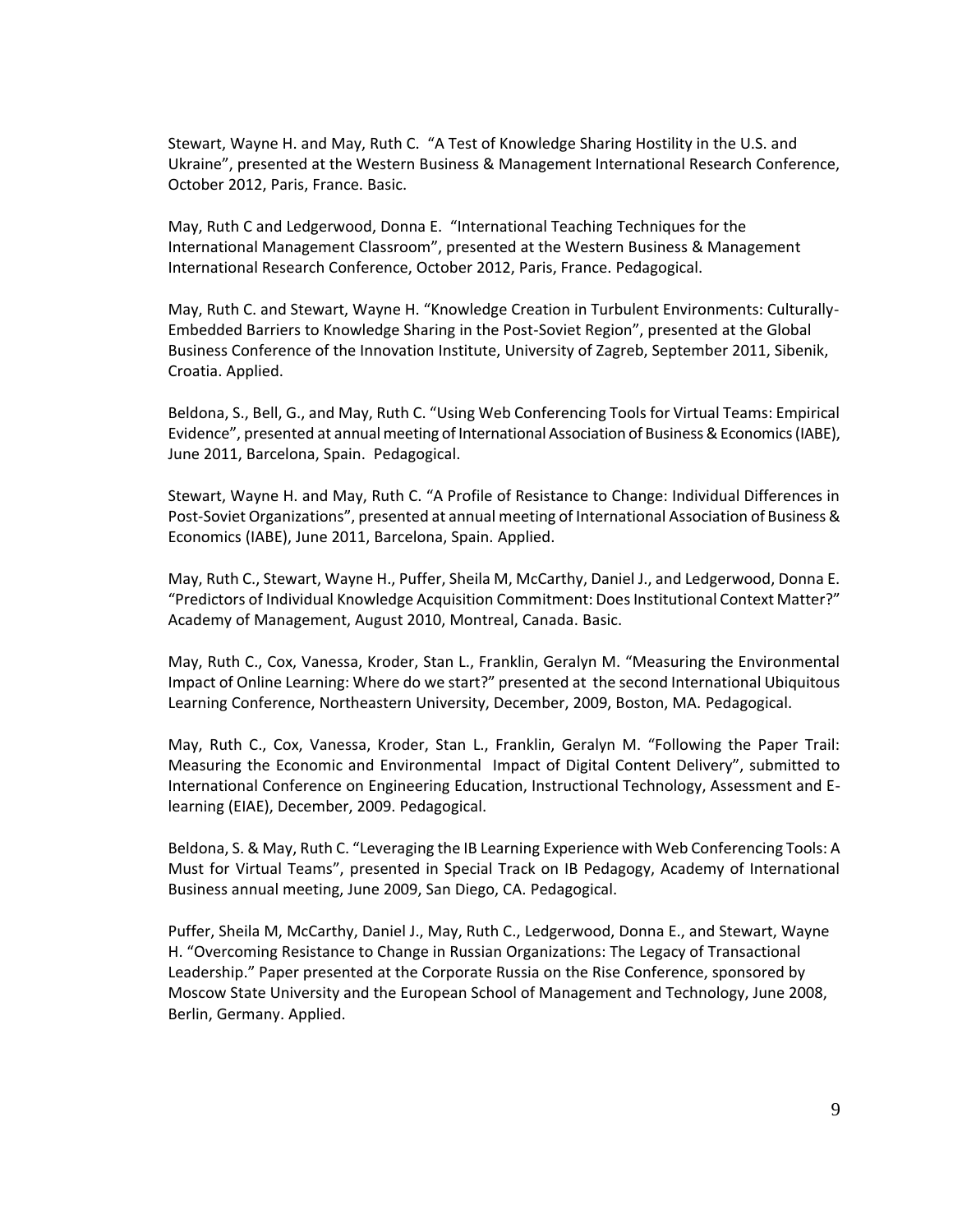May, Ruth C., Whittington, J.Lee, Kroder, Stan, and Cox, Vanessa. "A Strategic Institutional Approach to Online Learning." Panel symposium with multi-divisional sponsorship in the Management Education Division, Organizational Communication and Information Systems Division, & Technology and Innovation Management Division of the Academy of Management, August 2007, Philadelphia, PA. Pedagogical.

May, Ruth C., Stewart, Wayne H., McCarthy, Daniel J., Puffer, Sheila M. and Ledgerwood, Donna E. "A Test of the Cross-Cultural Equivalency of the Resistance to Change Scale in Russia and Ukraine." Academy of Management, August 2007. Philadelphia, PA. Basic.

Puffer, Sheila M, McCarthy, Daniel J., May, Ruth C., Stewart, Wayne H., and Ledgerwood, Donna E. "Individual Antecedents of Potential Absorptive Capacity in Emerging Economies: Evidence from Russia and Ukraine." Academy of Management, August 2007, Philadelphia, PA. Basic.

Stewart, Wayne H., May, Ruth C. and Kalia, Arvind. "Environmental Perceptions and Scanning in the U.S. and India: Convergence in Entrepreneurial Information Seeking?" Conference on Entrepreneurship in Emerging Markets. March 2007, Ft.Worth, TX. Basic.

May, Ruth C. "Preparing for a Successful Pregnancy: Giving Birth to Your First Online Course". Sloan-Consortium Conference on Online Course Development. October 2006, Babson College, Boston, MA. Pedagogical.

Whittington, J.Lee, Frank, Blake A., May, Ruth C., Murray, Brian and Goodwin, Vicki. "Servant Leadership in Organizations: Scale Development and Validation". Academy of Management Annual Meeting. August 2006, Atlanta, GA. Basic.

Ralston, D. et al. "How Do You Climb the Corporate Ladder? A Multi-regional Analysis of the Ethical Preferences for Influencing Superiors". Academy of Management Annual Meeting. August 2005, Honolulu, HA. Basic.

May, Ruth C., Puffer, Sheila M. & McCarthy, Daniel J. "Challenges and Solutions to Facilitating Transfer of Actionable Knowledge in Transition Economies". Academy of Management Annual Meeting. August 2004, New Orleans, LA. Applied.

May, Ruth C. and Whittington, J.Lee. "The Gospel of Affirmation: A Model for Spiritual Leadership". Academy of Management Annual Meeting. August 2003, Seattle, WA. Applied.

Stewart, Wayne H., May, Ruth C. and Kalia, Arvind. "Executive Perceptions and Environmental Scanning Among Managers and Entrepreneurs in Two Countries." Academy of Management Annual Meeting. Seattle, WA. August, 2003. Basic.

May, Ruth C. "A Strategic Approach to Improving Corporate Governance: Cumulative Evidence from Russia." Presented at the Gorbachev Foundation of North America. Boston, MA. April, 2003. Applied.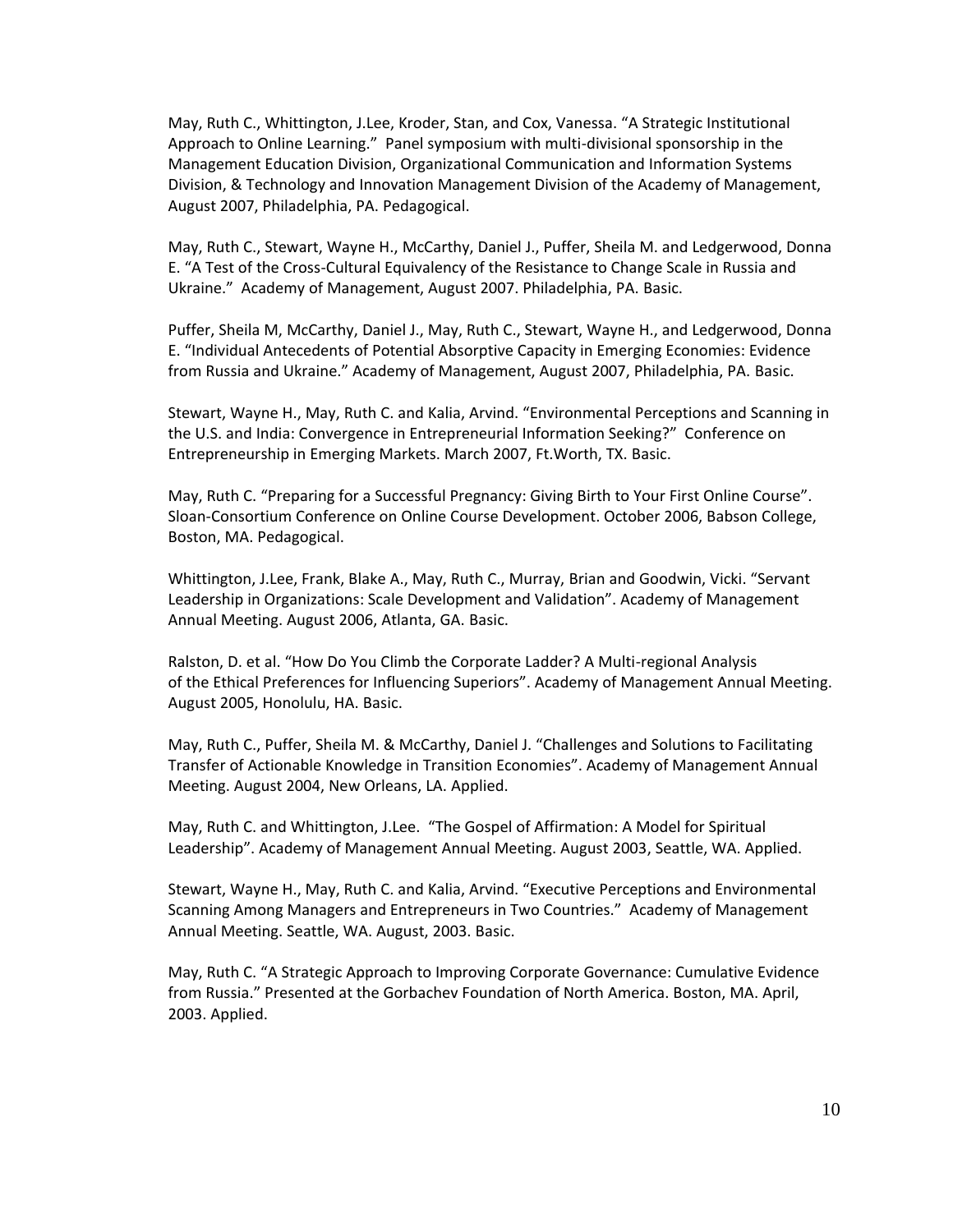Ralston, D., Engri, C., Girson, I., Herrig, H., Jesuino, J., Ledgerwood, D., Maignan, I., May, R., Nicholson, J., Pekerti, A., Tang, M., Vollmer, G., Wan, P., Wallace, A., & Weber, M. "Upward Influence Styles Around the World: Evidence from Countries in Asia, Europe and North America." Association of International Business Annual Meeting. Sydney, Australia. November, 2001. Basic.

Ralston, D., Engri, C., Girson, I., Herrig, H., Ledgerwood, D., Maignan, I., May, R., Nicholson, J., Pekerti, A., Tang, M., Terpstra, R., Vollmer, G., Wan, P., Wallace, A., & Weber, M. "Cultural Differences in Upward Influence: A Study From Societies in Europe, Asia, and America." Institute for Research on Intercultural Cooperation . Tilburg, Netherlands. April, 2001. Basic.

Ralston, David A., Engri, C., Girson, I., Herrig, H., Ledgerwood, D., Maignan, I., May, R., Nicholson, J., Srinvasan, N., Tang, M. Vollmer, G., Wan, P., & Wallace, A. "Beginning to Globally Investigate the Influence Tactics of Managers." International Management Development Association Meeting. San Jose, Costa Rica. December, 2000. Basic.

Stewart, Wayne H., May, Ruth C. and Kalia, Arvind. "Owner Perceptions and Scanning of Entrepreneurial Environments in the U.S. and India". Academy of Management Annual Meeting. Toronto, Canada. August, 2000. Basic.

Bormann-Young, C., May, Ruth C. and Ledgerwood, Donna E. Panelists, Symposium: "Methods for Group Project Evaluations". Southwest Academy of Management Annual Meeting. Dallas, TX. March, 1998. Pedagogical.

May. Ruth C., Bormann-Young, Carol and Ledgerwood, Donna E. "Challenges for the Western Consultant in Reforming Russian Human Resource Management". Academy of Management. Boston, MA. August, 1997. Applied.

May, R. (Chair), Rayter, G., Ledgerwood, D. and Bormann-Young, C. Panelists, Symposium: "Transforming Management Skills to New Market Economies: Retraining Russian Managers for the New Economy." Association for Global Business Annual Meeting. Dallas, TX. November, 1996. Applied.

May, Ruth C. and Bormann-Young, Carol. "Barriers to the Advancement of Management in Russia: Resistors to the Perestroika Revolution". Third Biennial International Conference on Advances in Management. Boston, MA. June, 1996. Applied.

Wong, G., Ledgerwood, D., May, R and Bormann, C. Panelists, Symposium: "Russian Business Management: Training and Practice". Midwest Business Administration Association. Chicago, IL. March, 1995. Applied.

May, Ruth C. and Rayter, Gregory. "Reforming Russian Human Resource Management: What are We Overlooking?" Academy of Management Annual Meeting. Dallas, TX. August, 1994. Applied.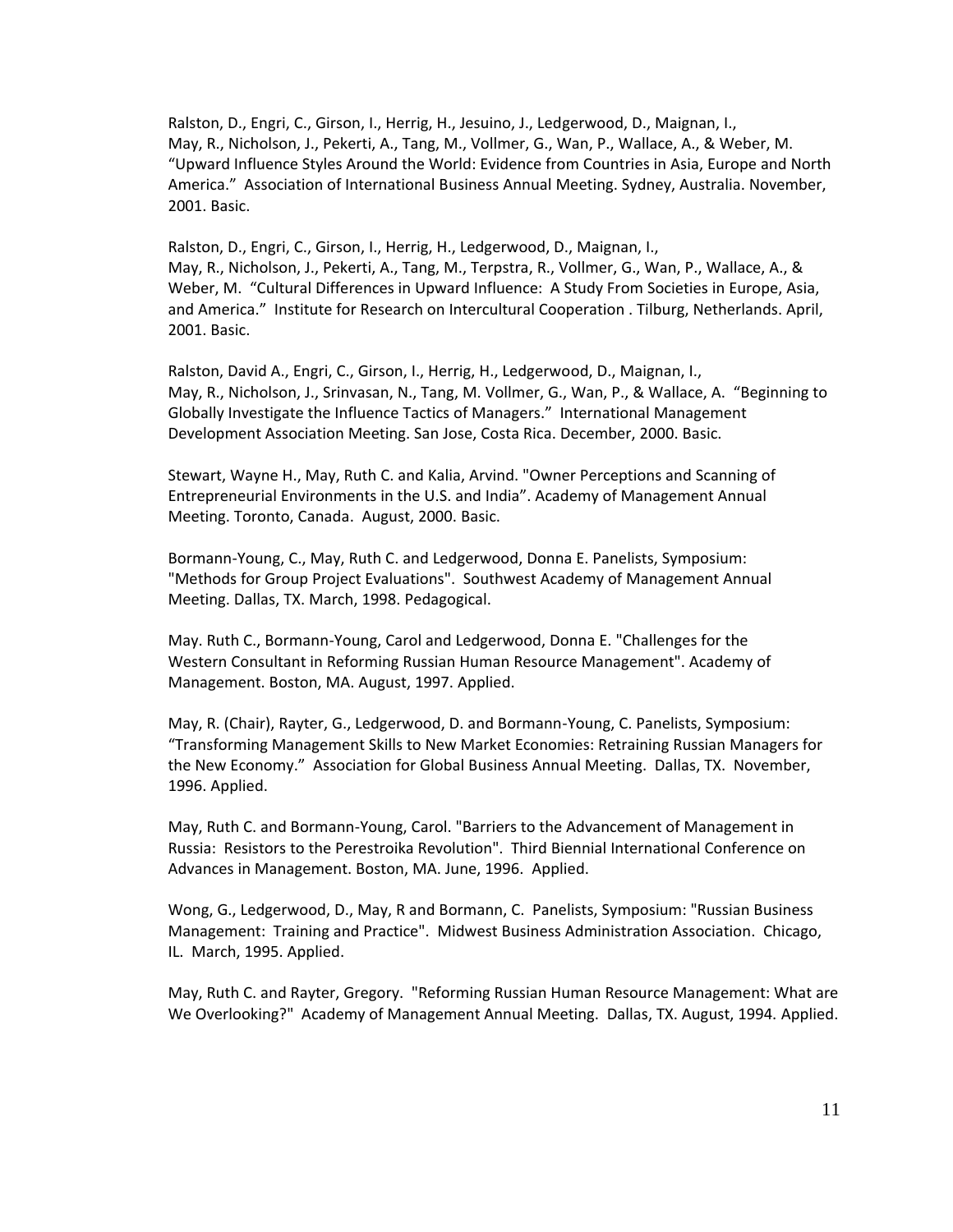Puffer, Sheila, May, Ruth C. and Bormann, Carol J. Panelists, Symposium: "Soviet Management and Planning". Association for Global Business Annual Meeting. New Orleans, LA. November, 1992. Applied.

### **Invited Publications/Presentations**

May, Ruth C. Published interview by Paul Wedding, "University of Dallas experts weigh in on DNC hacking", Dallas Business Journal. July 28, 2016.

May, Ruth C. et al. Invited panel member for presentation on "Increasing Productivity in Scholarship" for tenure-track faculty, University of Dallas, hosted by Office of the Provost, April, 2016. Applied.

May, Ruth C. "Russian Management Reforms", invited presentation to Professor Charlie Sullivan's special topic course on Contemporary Russia, funded by grant from the Koch Foundation. October 31, 2014. Applied.

Cox, V., May, R., Kroder, S. and Franklin, G. "Measuring the Sustainable Impact of Online Learning", invited presentation at eCollege 2010 CiTE Conference, April, 2010, Denver, CO. Pedagogical.

May, Ruth C., Puffer, Sheila M. & McCarthy, Daniel J. "Transferring Management Knowledge to Russia: A Culturally-Based Approach" reprinted in H. Merchant (Ed.) Competing in Emerging Markets: Cases and Readings. Oxford, UK: Routledge. 2008. Applied.

May, Ruth C., Kroder, Stan, and Cox, Vanessa. "A Strategic Institutional Approach to Online Learning." Panel symposium presented at CiTE: The eCollege Users Conference, March 2008, Denver, CO. Pedagogical.

Fey, Carl, Spicer, Andrew, May, Ruth C., Puffer, Sheila M., Ault, Joshua. Invited Participants in Caucus on Russian and Eastern European Management Research. Academy of Management, August 2007, Philadelphia, PA.

May, Ruth C. Subject matter contributor in Shimer, Elizabeth and Van Aalast. (Eds.) Natural Calm: Stress Relief for Today's Woman, Part III: The Fifth Circle: Money and Finances. 2001. New York: Rodale Press. Applied.

May, Ruth C. and Bormann-Young, Carol. "Managerial Practices in the Former Soviet Union, Update as of January 1996." In S. Kim et al (Eds) Readings in International Business. New York: University Press of America. 1997. Applied.

May, Ruth C., Ebrahimi, Bahman and Rayter, Gregory. "Strategy and Tactics for the Transfer of Human Resource Management to Russia: Joint American/Russian Perspectives of the Problem." Socialist Labor Journal (Russia). January, 1993. Applied.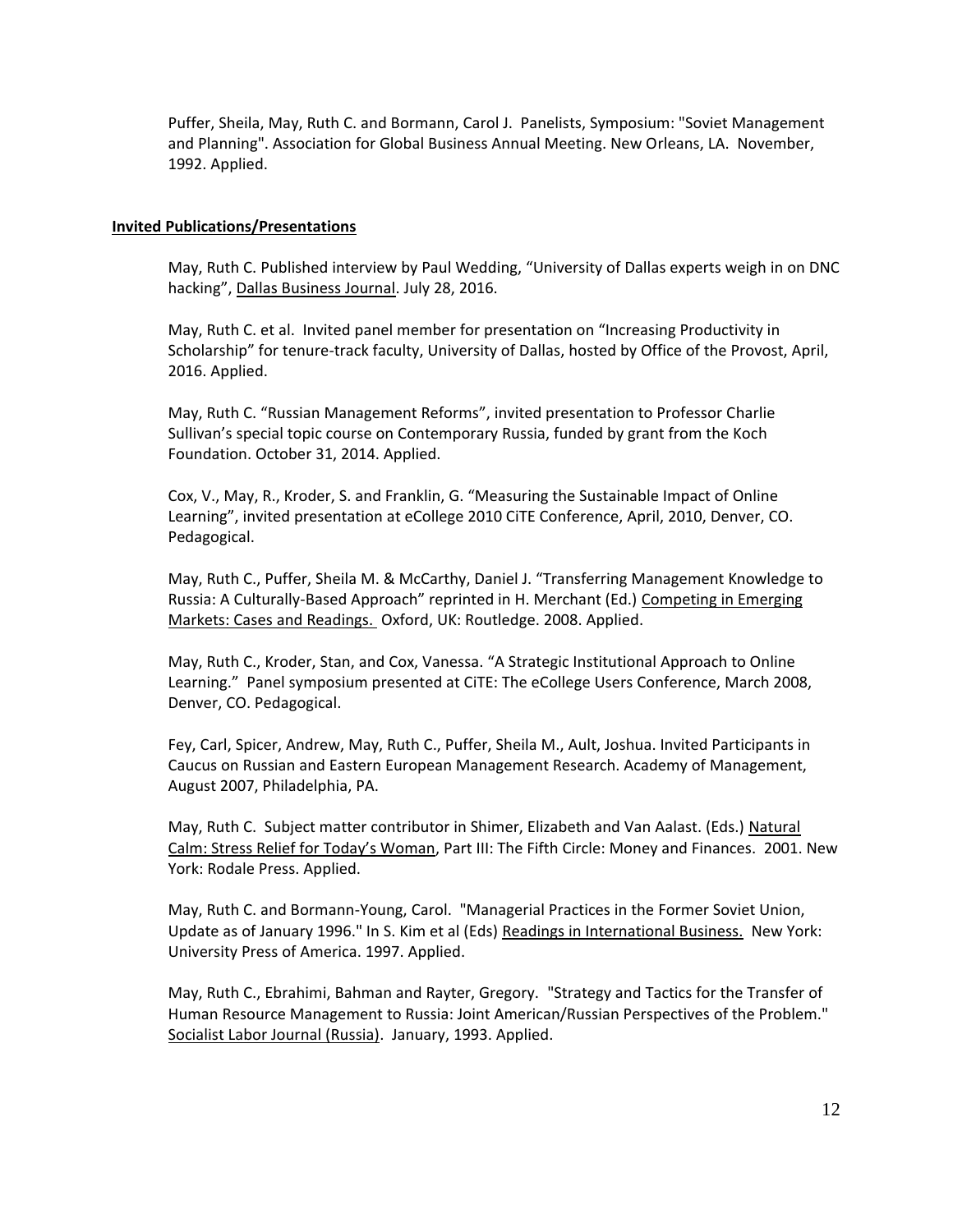#### **Research Grants/Awards**

Recipient, King Hagar funded Sabbatical, 2/09 For study of compensation practices in Russia

Recipient, King Hagar Scholar – Research Grant, 3/06 Antecedents of Absorptive Capacity in Russian and Ukrainian Firms

Recipient, King Hagar Scholar - Research Grant, 2/02 Environmental Scanning: Multi-Country Study of Executives

Recipient, King Hagar Scholar - Research Grant, 2/99 Work Behaviors of Russian Managers

#### **Work in Progress**

Stewart, Wayne H., May, Ruth C. and Ledgerwood, Donna E. "A Test of the Effects of Resistance to Change on Organizational Commitment in Russia". In design phase.

#### **SERVICE**

#### **University and College**

Chair, Learning Management System (LMS) Selection Committee for UD, 05/16 to present

Chair, UD 403-B Oversight & Investment Review Committee, 09/13 to present

Member, COB Promotion & Tenure Committee, College of Business, 1/09 to 10/12; 9/15 to present

Member, Admissions Committee, College of Business, University of Dallas, 6/01 to 8/03; 08/14 to present

Member, College of Business Hall of Fame Selection Committee, 01/16 to present

Member, DBA Curriculum Committee, 09/12 to 05/14

Co-Chair, College of Business Faculty Governance Task Force, 08/13 to 05/15

Member, Rank and Tenure Committee, University of Dallas, 11/05 to 5/07; 9/08 to 5/09; 9/10 to 5/11; 8/13 to 05/14

Member, College of Business MBA Curriculum Committee, 8/12 to 05/13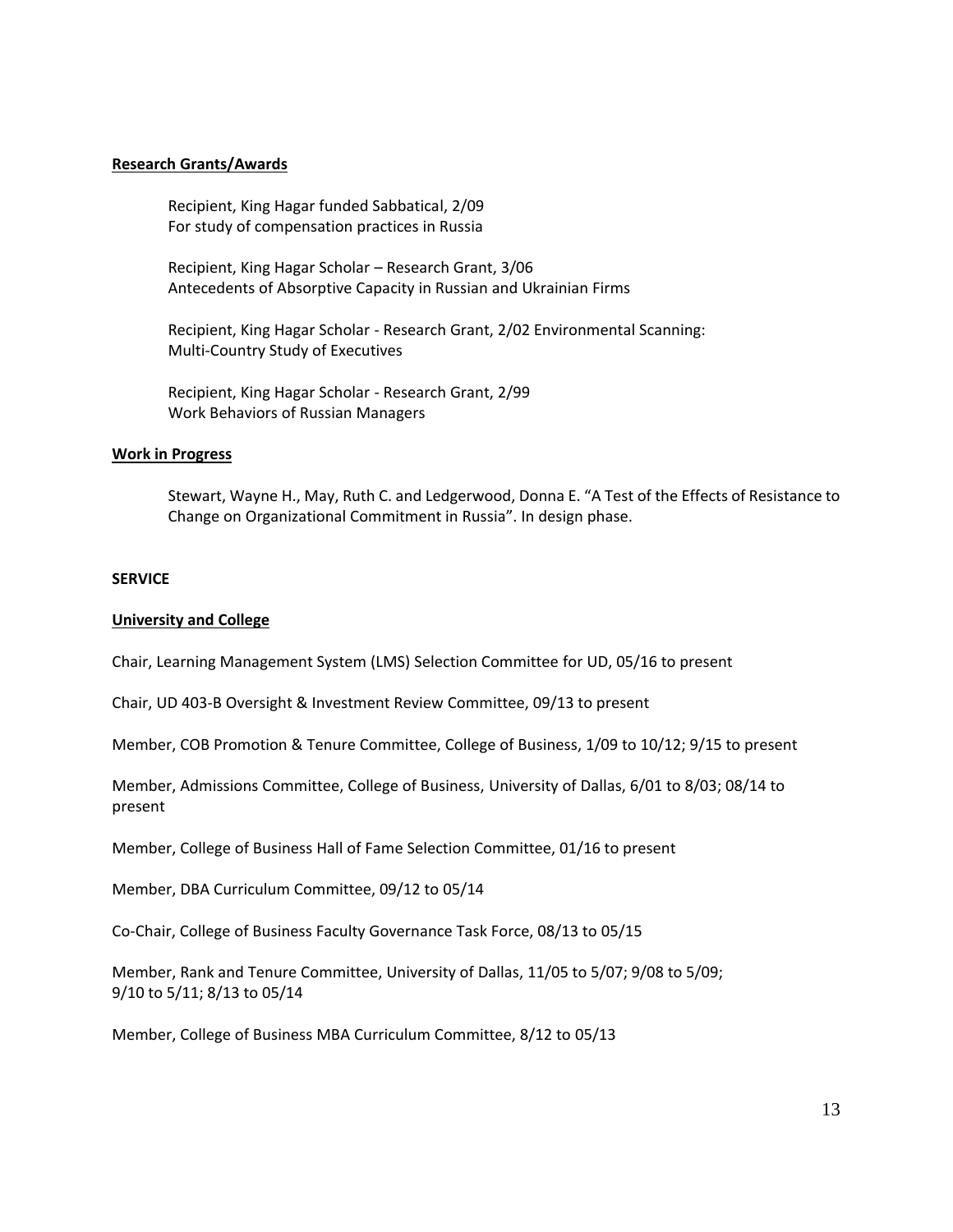Member, COB Dean Search Committee, College of Business, 1/12 to 7/12

Member, College of Business Faculty Recruitment Committee, 9/11 to 8/12

Chair, AACSB Accreditation Steering Committee, College of Business, 1/09 to 5/11

Member, AACSB Assessment of Learning Committee, College of Business, 10/06 to 12/11

Member, Strategic Planning Committee, College of Business, 1/09 to 12/10

Member, MBA Continuous Improvement Committee, College of Business, 9/09 to 12/10

Chair, COB Dean Search Committee, College of Business, 5/08 to 12/08

Lyceum Lecture Series Planning Committee (for Steve Forbes), fall 2008

Member, McDermott Lectureship Planning Committee (for Mikhail Gorbachev), University of Dallas, 8/07 to 10/07

Co-Chair, AACSB Accreditation Plan Writing Committee, College of Business, University of Dallas, 5/07 to 03/08

Member, Internet-Based MBA Standards and Best Practices Committee, Graduate School of Management, University of Dallas, 5/07 to 8/09

Co-Chair, AACSB Core Curriculum Revision Task Force, Graduate School of Management, University of Dallas, 10/06 to 11/06.

Member, AACSB Faculty Development Task Force, Graduate School of Management, University of Dallas, 10/06 to 12/06.

Chair, International Study Tour Committee, Graduate School of Management, University of Dallas, Chair 8/03 to 9/09

Member, Academic Review Board, Graduate School of Management, University of Dallas, 8/03 to 12/06

Member, University of Dallas Presidential Search Committee, College of Business Rep, University of Dallas, 12/03 to 5/04.

Member, Dean Search Committee, Graduate School of Management, University of Dallas, 10/01 to 5/02.

Member, Globalization Committee, Graduate School of Management, University of Dallas, 6/01 to 8/03.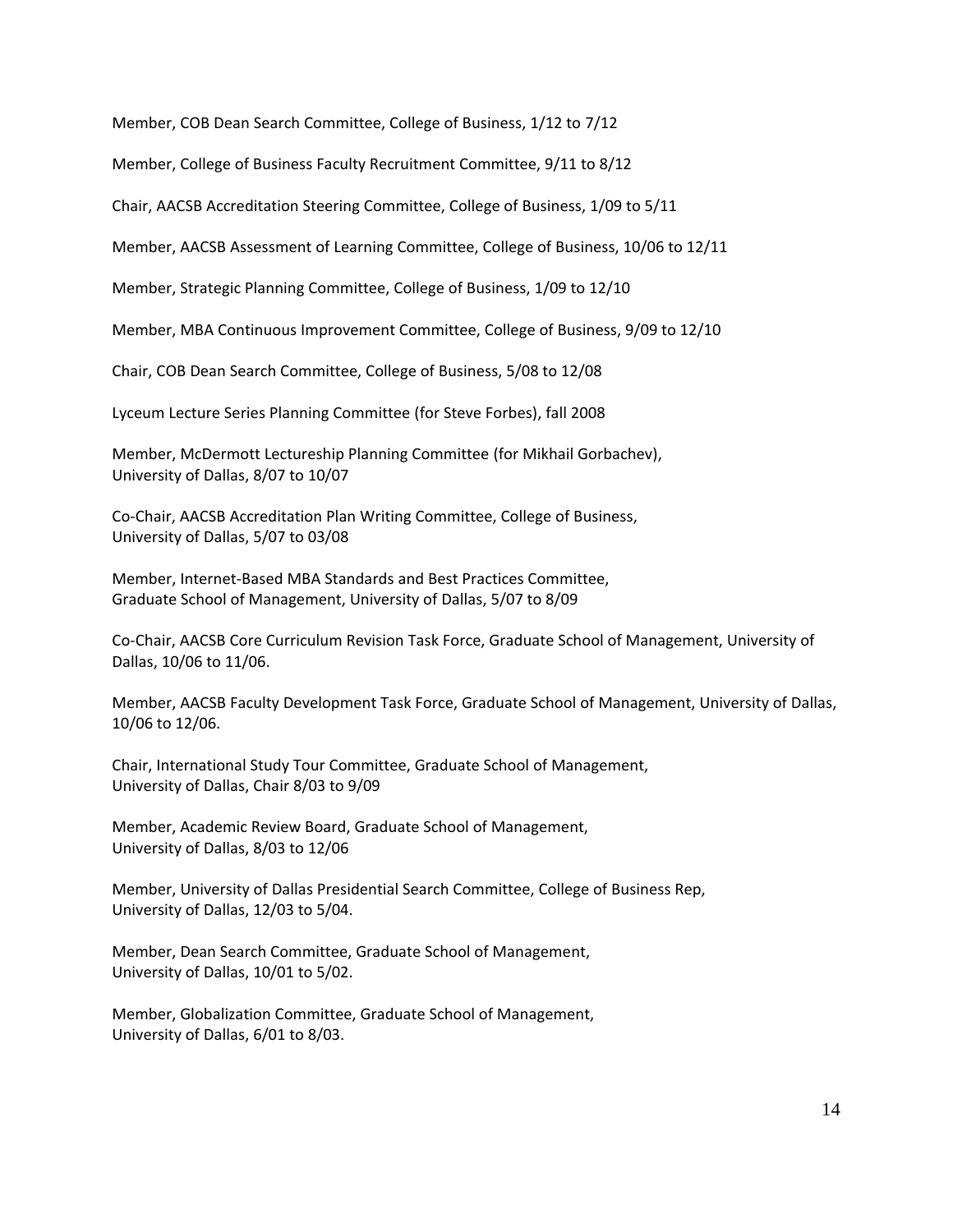Member, Faculty Development Committee, Graduate School of Management, University of Dallas, 10/98 to 12/01.

Member, Employee Benefits Committee, University of Dallas, 8/99 to 8/02.

### **Service to the Profession**

Memberships:

Academy of International Business, 5/95 to present

Academy of Management, 8/91 to present

Southern Management Association, 11/92 to present

Southwest Academy of Management, 3/93 to present

Professional Activities:

Reviewer, Management International Review, 11/14

Reviewer, Critical Perspectives on International Business (Special issue on Russia), 1/12

Associate Guest Editor, Ubiquitous Learning: An International Journal, Volume 2 (2), 12/10

Reviewer, 2 articles, Ubiquitous Learning: An International Journal, 2/10

Reviewer, 3 papers, Business Policy & Strategy Division, Academy of Management, 2/10

Reviewer, 3 papers, International Management Division, Academy of Management, 2/10

Reviewer, 3 papers, Management Education Track of Southern Management Association, 4/09

Reviewer, Journal of International Business Studies, 3/08

Reviewer, Journal of International Business Studies, 8/07

Discussant of 3 papers, International Management Division, Academy of Management, 8/07

Reviewer, 2 papers, Organization Management & Theory Division, Academy of Management, 1/07

Reviewer, 1 paper & 2 symposia, International Management Division, Academy of Management, 1/07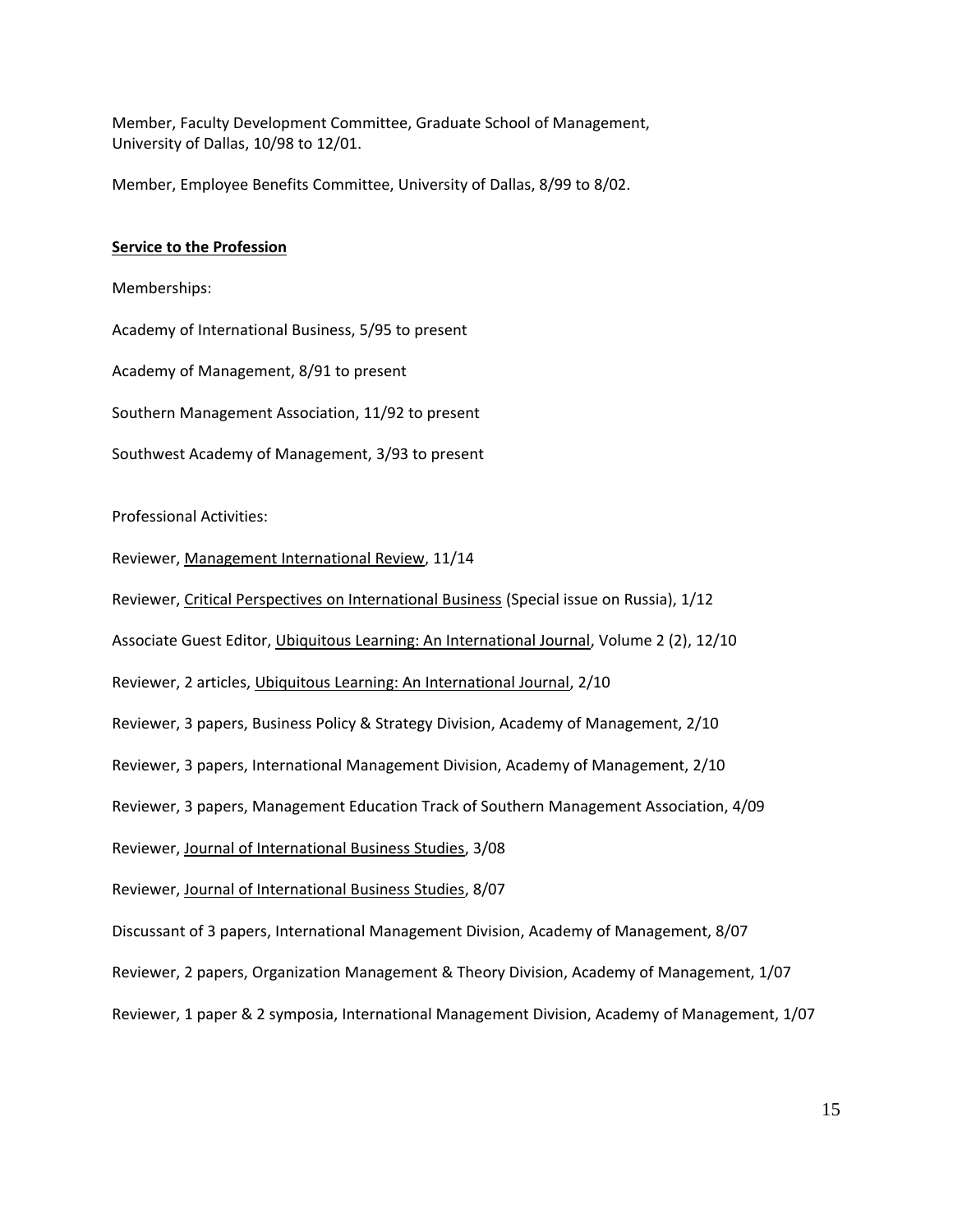Subject Matter Expert for Delphi Study on Online Teaching being conducted for a dissertation by Alicia Gallegos-Butters at San Diego State University, 11/06 to 3/07

Reviewer, Journal of International Business Studies, 11/06

Reviewer, M.R. and Evelyn Hudson Scholarship Essay Competition, Graduate School of Management, University of Dallas, 4/06 Reviewer, Journal of Management Studies, special issue on Emerging Economies, 8/03

Reviewer, Journal of World Business, special issue on Corporate Governance, 3/03

Reviewer, Academy of Management Review, 2/03

Reviewer, Journal of Organizational Change Management, 1/03 Reviewer, 2 papers, Business Policy and Strategy Division, Academy of Management, 1/03

Reviewer, 3 papers, Management, Spirituality and Religion Division, Academy of Management, 1/03

Reviewer, Journal of Management Education, 11/02

Reviewer, Strategic Management Journal, 1/00

May, Ruth C. "Russia and the U.S.: Its Economic and Business Future". Panelist on nationallysyndicated, locally-produced at KERA-TV, McCUISTION. March, 2000.

Reviewer, Academy of Management Executive, 8/99

Reviewer, 2 papers, International Management Division, Academy of Management, 8/99

Reviewer, 2 papers, Strategic Management Track of the Decision Sciences Institute, 7/97

Editorial Review Board, Journal of Business Strategies, 8/96 to 12/05

Assistant to Secretary/Membership Chair of Southern Management Association, 11/95 to 11/98

Discussant / Reviewer, Strategic Management Track - Southern Management Association, 11/93

Assistant to Treasurer of Southern Management Association, 11/92 to 11/95

Reviewer, 1 paper, Emerging Issues Track of Southwest Academy of Management, 3/92

Security Industry Association (SIA) Economic Education Liaison for Mississippi, 8/87 to 8/89

Co-Founder, Security Industry Association (SIA) Stock Market Game of Mississippi - over 3,000 junior and senior high students participate annually, 8/86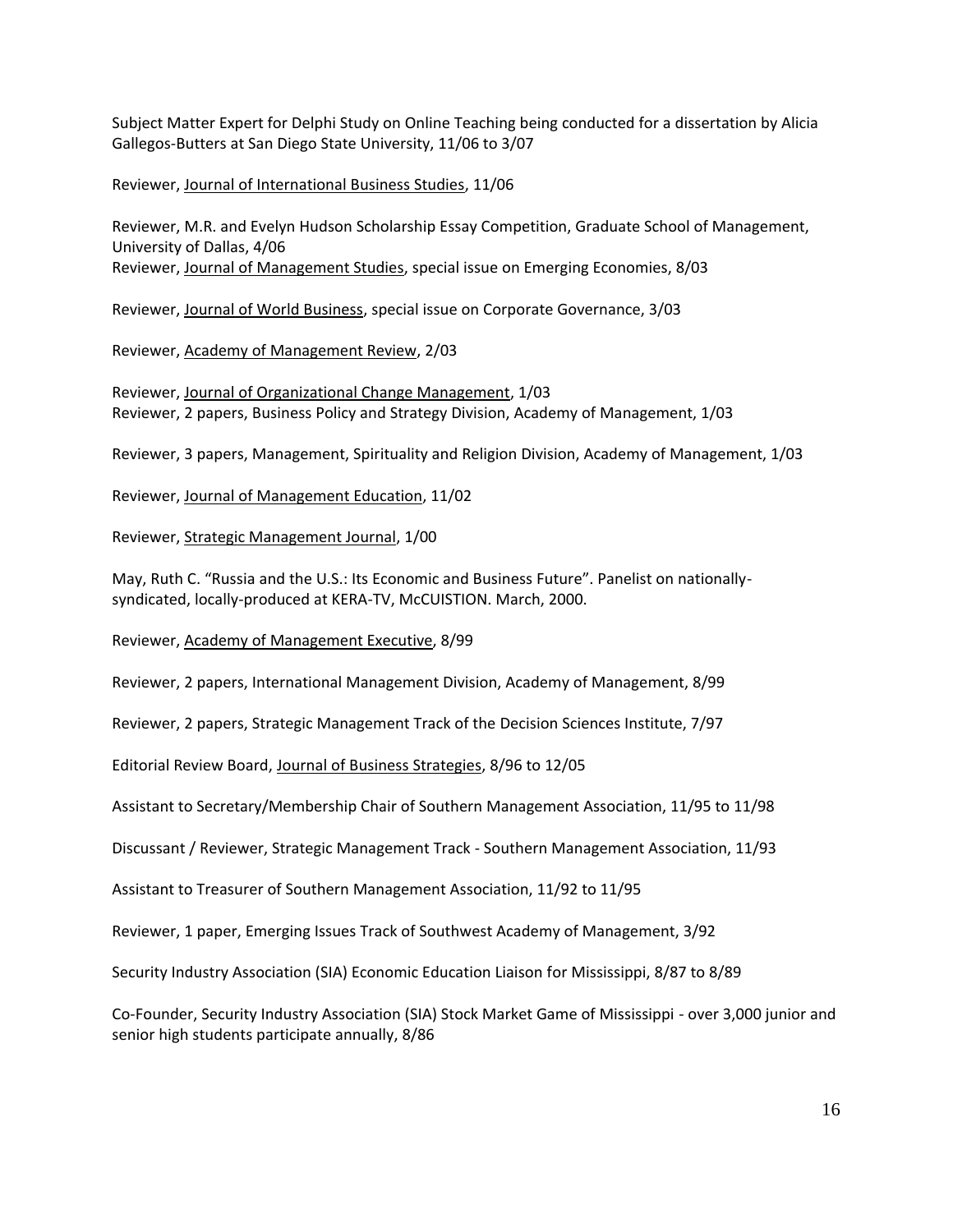# **Service to the Community**

Chair, Finance Division and Finance Committee (11/15 to present; Member - 11/09 to 10/13 & 11/14 to 10/15) – Royal Lane Baptist Church, Dallas, TX

Chair, Interim Transition Team (7/15 to 6/16) - Royal Lane Baptist Church, Dallas, TX

Chair, Board of Deacons (11/10 to 10/11) – Royal Lane Baptist Church, Dallas, TX.

Vice-Chair, Board of Deacons (11/2009 to 10/10) – Royal Lane Baptist Church, Dallas, TX.

Member, Board of Deacons (1997 - 2000) & (2003 - 2006); (2008 - 2011); Director of Worship Division (1996-1999); Chair of Lay Worship Task Force (2003 - 2006) Royal Lane Baptist Church, Dallas, TX.

Volunteer, Dallas Area Habitat for Humanity, 6/96 to present

Member, Advisory Board, Today Marks the Beginning (TMTB) – non-profit arts coalition for support of social justice issues, 9/07 to 12/09

Volunteer, Mississippi Radio Reading Service for the Blind, 3/86 to 5/91

### **Professional Industry Experience**

**Client Manager**, Maxwell Financial Services, Dallas, TX. FINRA Registered Representative and CFP supervising individual account services in financial planning and security transactions, 1/94 to 5/95

**Senior Investment Officer**, Legg Mason Wood Walker, Jackson, MS. FINRA Registered Representative and CFP specializing in personal financial planning and investment counseling, 12/88 to 5/91

**Vice President**, McLarty & Company, Jackson, MS.

FINRA General Securities Principal; Municipal Securities Principal; Senior Registered Options Principal; Registered Representative and CFP. Supervised regulatory compliance of the firm and was a top producer and manager of broker sales force, 2/84 to 12/88

### **Professional Consulting Experience**

**Trainer. Nokia Corporation.** Developed and facilitated new training program for Nokia in tandem with their strategic restructuring of the company which began summer 2011. Program included three online learning modules plus 1 ½ days of face to face training. Program piloted in June 2011 and rolled out globally in November 2011.

Served as co-facilitator for a three-day management development program in finance, strategy and leadership titled "Focus", which included the strategy simulation, CESIM. Led 20 sessions of "Focus" in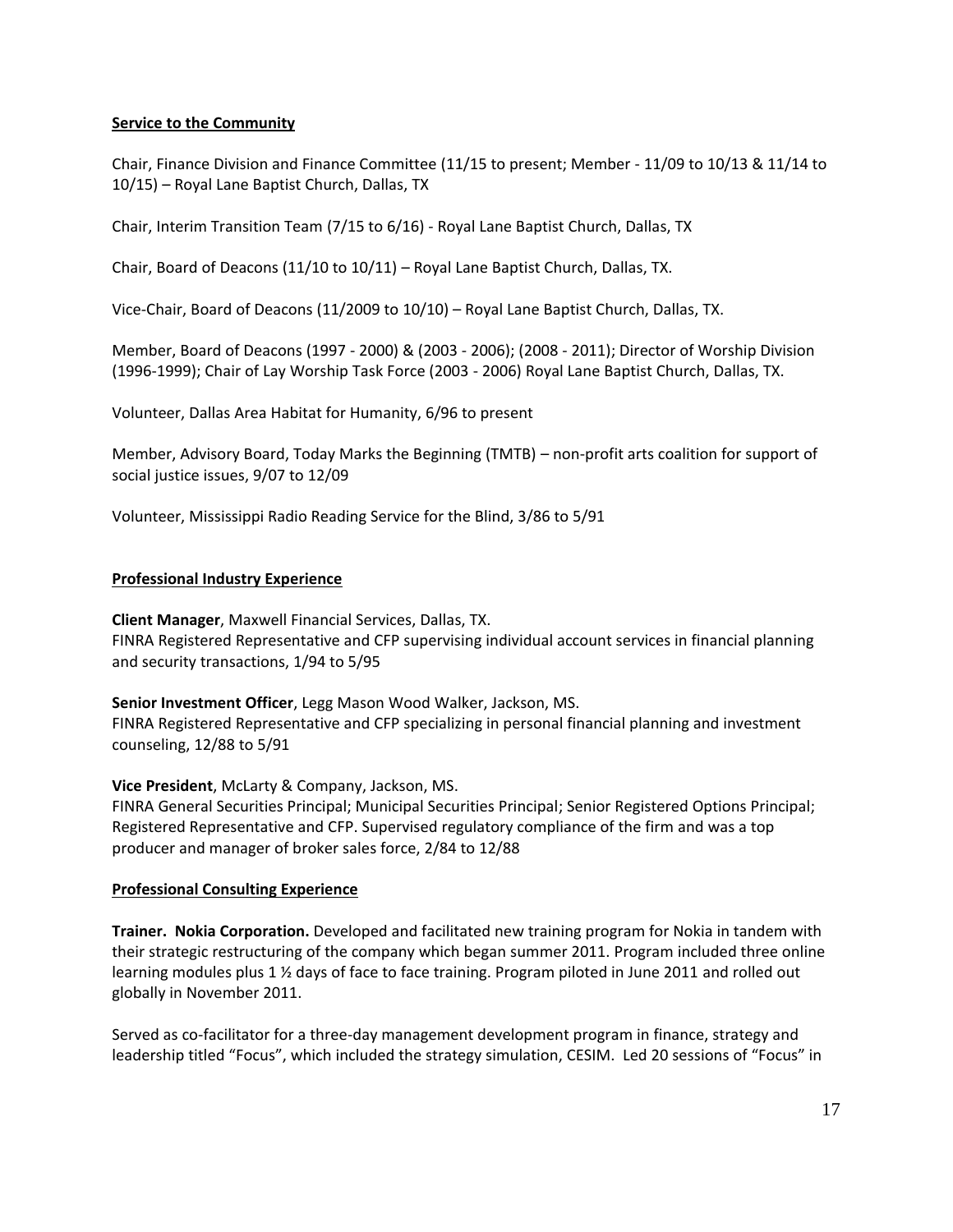Asia, Latin America, and North American from June 2004 to December 2005.

**Trainer. Microsoft Corporation.** Facilitated multiple offerings of a two-day program in Strategic Thinking for Microsoft Services Consultants (on behalf of BDR Global Inc.) at Microsoft Services University – Redmond, WA and various field locations in the U.S. March 2008 to December 2011.

**Trainer and Consultant.** In partnership with **The Rayter Group.** Developed and conducted training in strategic planning, organizational change, and human resource management for various **Russian & Ukrainian companies**, 1993 to present.

# **Partial Client List of over 50 companies served:**

| Airlines:       | Aeroflot                                     |
|-----------------|----------------------------------------------|
|                 | Sakhalinskie Aviatrassy                      |
| <b>Banking:</b> | Avtovaz Bank                                 |
|                 | <b>Baltvneshtorg Bank</b>                    |
|                 | Dalryb Bank                                  |
|                 | Edvinstvo Co-op Bank                         |
|                 | Elektronika Bank                             |
|                 | <b>Bank Stolichny</b>                        |
|                 | <b>Joint Stock Bank SYR</b>                  |
|                 | Joint Stock Selmash Bank                     |
|                 | Kolyma Bank                                  |
|                 | <b>Mosbusiness Bank</b>                      |
|                 | <b>Promfinservice Bank</b>                   |
|                 | <b>Promstroy Bank</b>                        |
|                 | Regio Bank                                   |
|                 | Rosvneshtorg Bank                            |
|                 | Russian Commercial & Industrial Bank         |
|                 | <b>Russian National Commercial Bank</b>      |
|                 | Severnaya Kazna Bank                         |
|                 | <b>Tver Universal Bank</b>                   |
|                 | Unicom Bank                                  |
|                 | Ural Bank of Reconstruction and Development  |
|                 | Uraltrans Bank                               |
|                 | <b>Vneshtorg Bank ATR</b>                    |
| Employment      |                                              |
| Services:       | Center of Orientation & Sociological Support |
|                 | Perm Regional Employment Center              |
| Oil & Gas:      | Astrahan Gazprom                             |
|                 | Nefteproduct                                 |